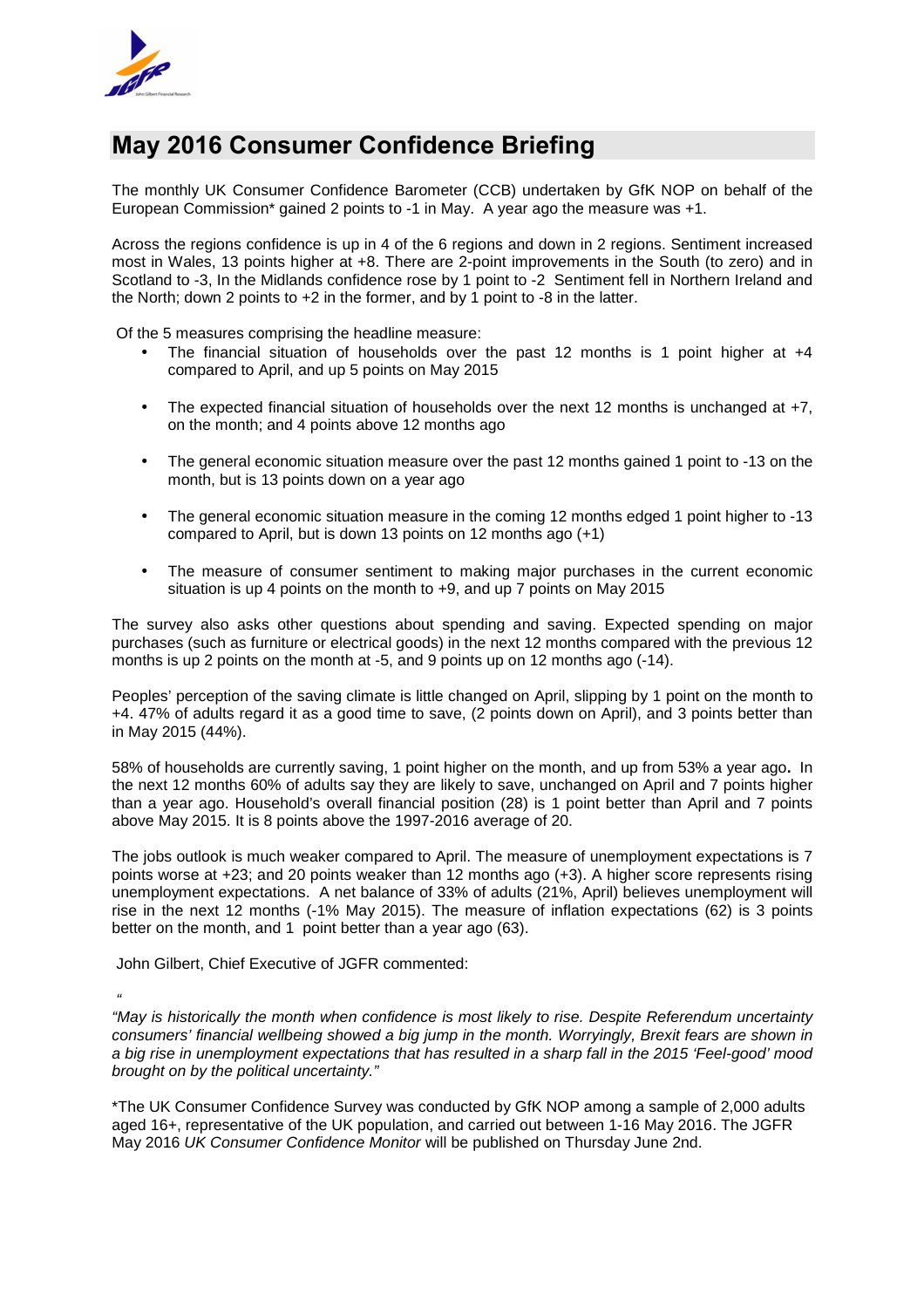

.

**Chart 1: UK Consumer confidence January 1997 – May 2016** 



Source: GfK NOP / European Commission / JGFR





**\***comprises of combined personal finance measures (current and future), spending confidence (climate for major purchases and intentions to make major purchases) and net proportion of saving households

Source: GfK / European Commission / JGFR